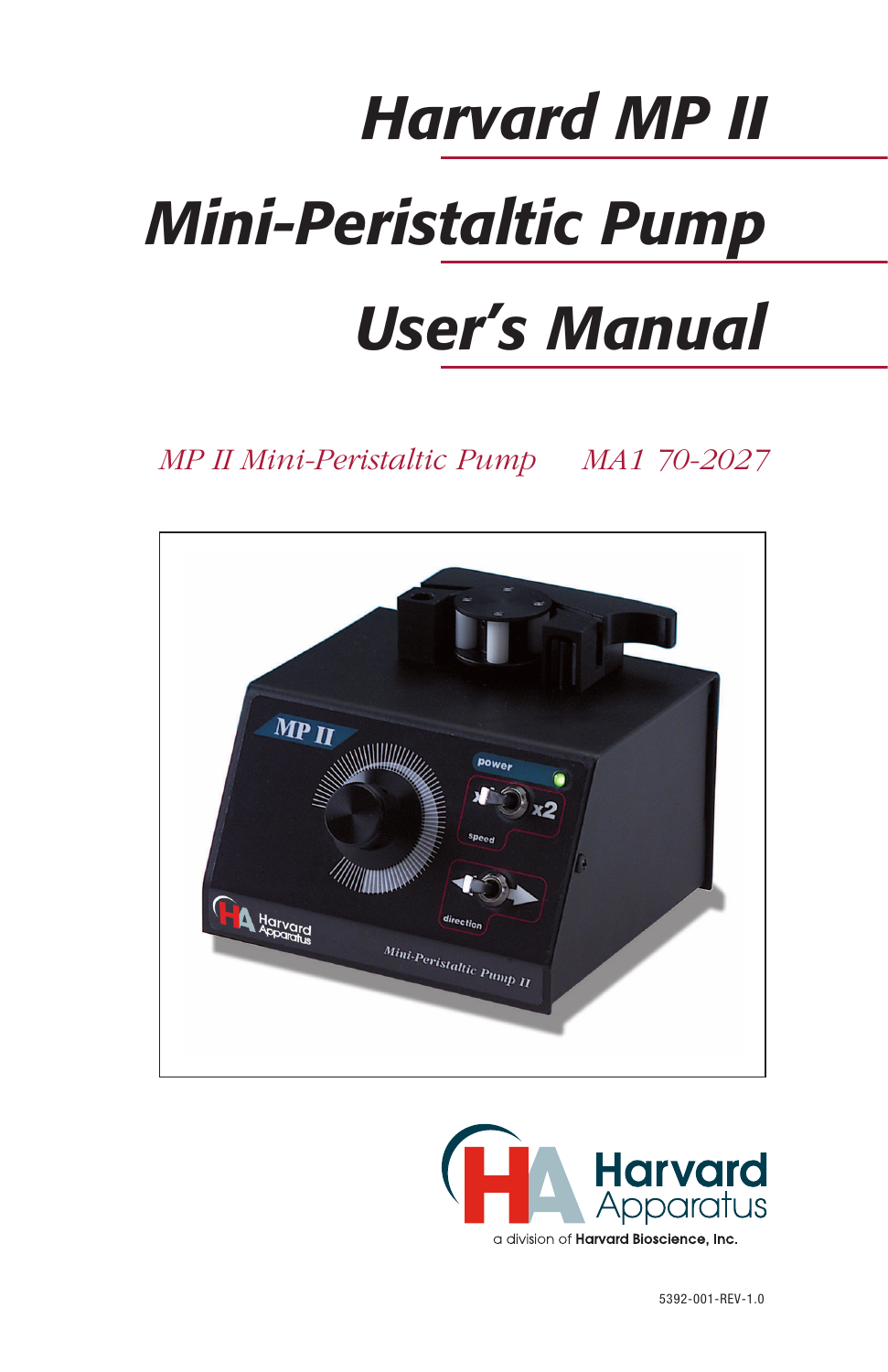# *Table of Contents*

# SUBJECT PAGE NO.

| <b>General Information - Warranty and Repairs2</b> |  |
|----------------------------------------------------|--|
|                                                    |  |
|                                                    |  |
|                                                    |  |
|                                                    |  |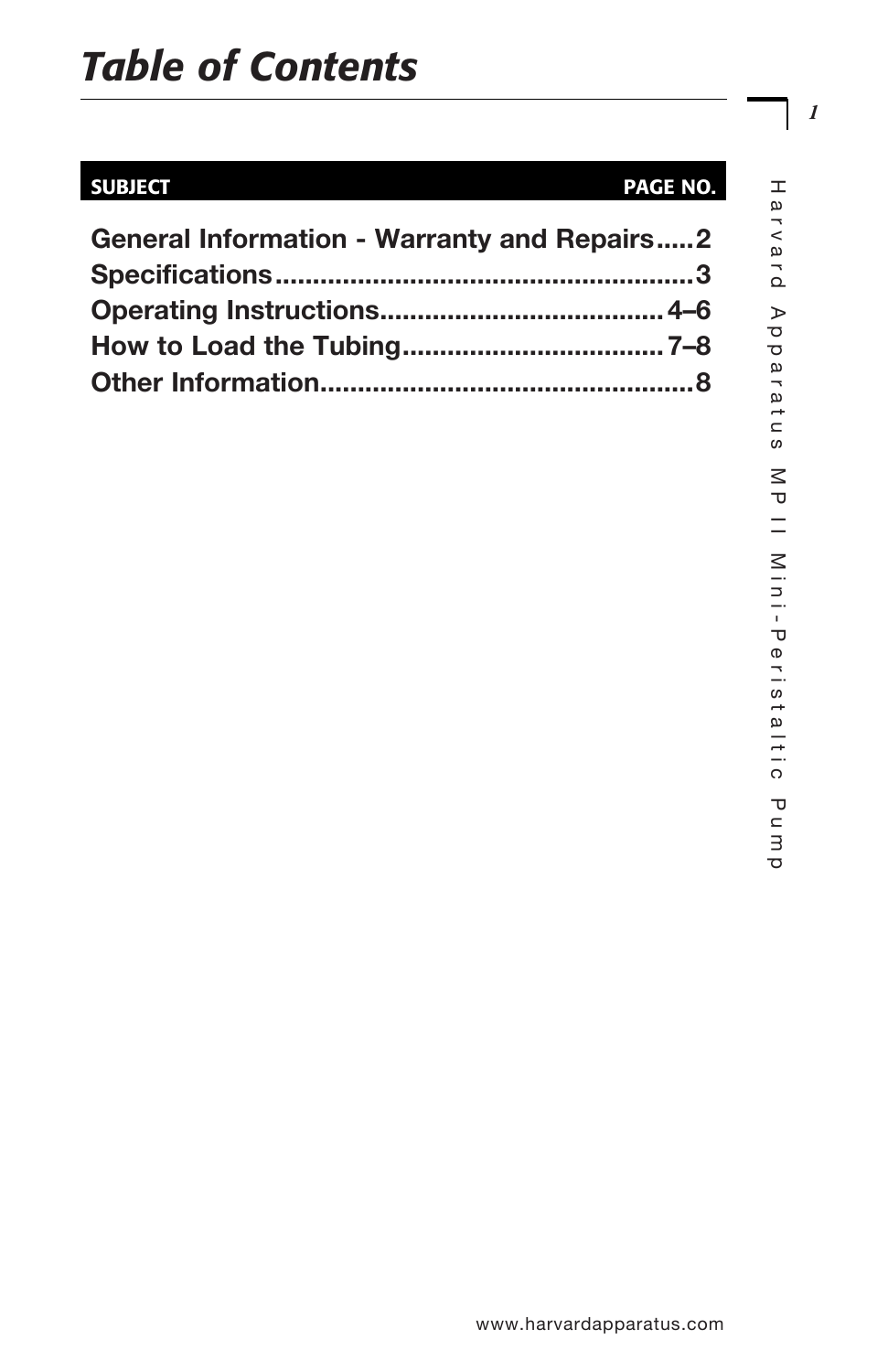**-** No User Serviceable Parts Inside

# Serial Numbers

All inquires concerning our product should refer to the serial number of the unit. The Serial number is located on the side of the chassis.

### **Calibrations**

This produt does not require calibration.

### **Warranty**

Harvard Apparatus warranties this instrument for a period of two years from date of purchase. At its option, Harvard Apparatus will repair or replace the unit if it is found to be defective as to workmanship or material.

This warranty does not extend to damage resulting from misuse, neglect or abuse, normal wear and tear, or accident.

This warranty extends only to the original customer purchaser.

**IN NO EVENT SHALL HARVARD APPARATUS BE LIABLE FOR INCIDENTAL OR CONSEQUENTIAL DAMAGES.** Some states do not allow exclusion or limitation of incidental or consequential damages so the above limitation or exclusion may not apply to you. **THERE ARE NO IMPLIED WARRANTIES OF MERCHANTABILITY, OR FITNESS FOR A PARTICULAR USE, OR OF ANY OTHER NATURE.** Some states do not allow this limitation on an implied warranty, so the above limitation may not apply to you.

If a defect arises within the two-year warranty period, promptly contact *Harvard Apparatus, Inc. 84 October Hill Road, Holliston, Massachusetts 01746- 1388* using our U.S. only toll free number 1-800-272-2775 or dial (508) 893-8999. Goods will not be accepted for return unless an RMA (returned materials authorization) number has been issued by our customer service department. The customer is responsible for shipping charges. Please allow a reasonable period of time for completion of repairs, replacement and return. If the unit is replaced, the replacement unit is covered only for the remainder of the original warranty period dating from the purchase of the original device.

This warranty gives you specific rights, and you may also have other rights which vary from state to state.

# Repair Facilities and Parts

Harvard Apparatus stocks replacement and repair parts. When ordering, please describe parts as completely as possible, preferably using our part numbers. If practical, enclose a sample or drawing. We offer a complete reconditioning service.

# **CAUTION**

This pump is not registered with the FDA and is not for clinical use on human patients. CAUTION **NOT FOR CLINICAL USE ON HUMAN PATIENTS** 

**T**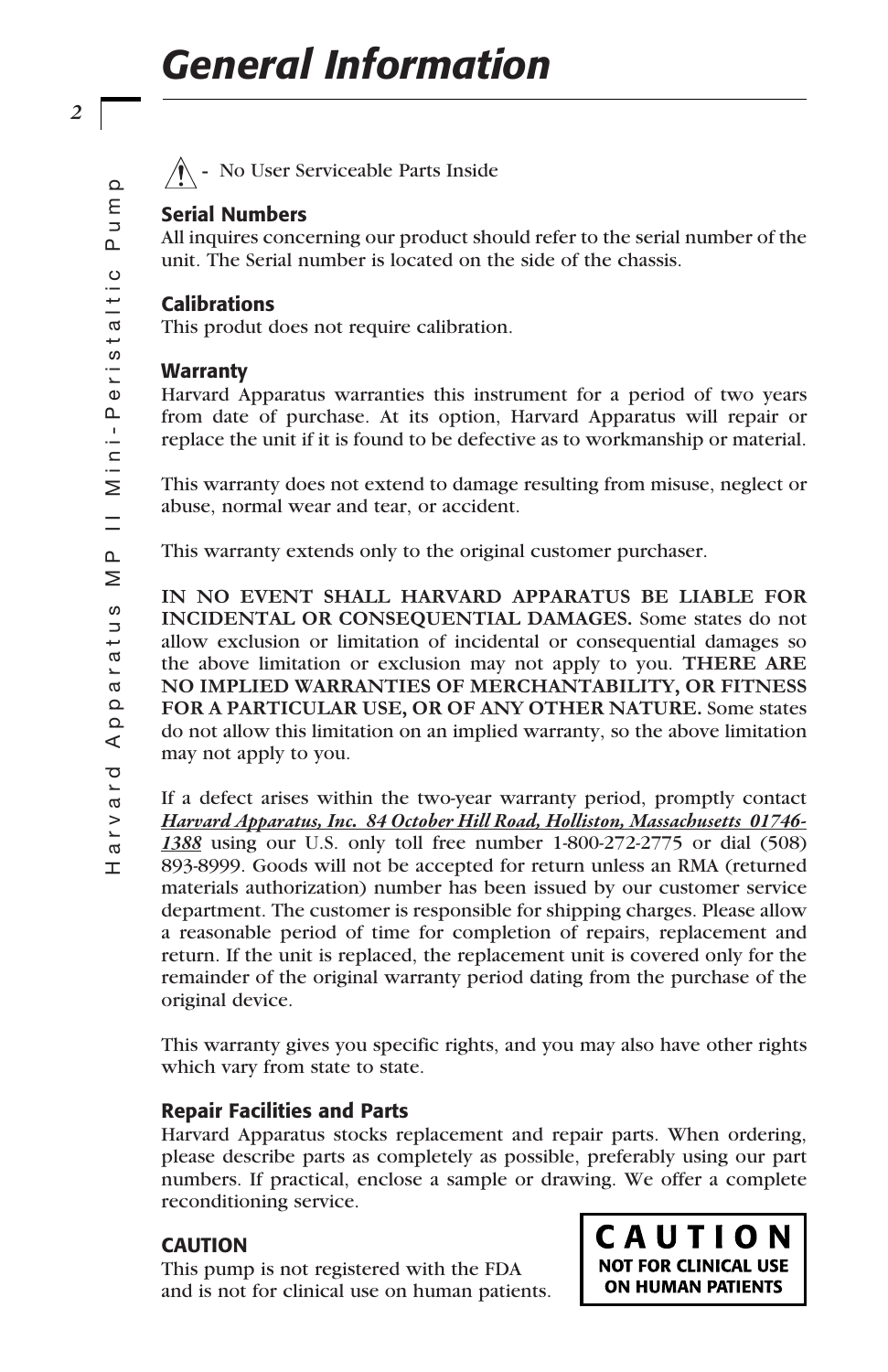# *Specifications*

# **Specifications**

| <b>Output Pressure</b> | Minimum 20 p.s.i. (1.38 bars)                                                                                                       |
|------------------------|-------------------------------------------------------------------------------------------------------------------------------------|
| <b>Power</b><br>watts  | 115/230 VAC, 50/60 Hz, universal power supply, 10                                                                                   |
| <b>Power Supply</b>    | 12 VDC 1.5 A 2.5 mm connector,<br>with detachable IEC 320 line cord with ground.                                                    |
| Weight                 | $0.96$ kg $(2.1)$                                                                                                                   |
| <b>Tubing ID</b>       | $1/16$ inch                                                                                                                         |
| <b>Flow Rates</b>      | 0.8 to 12.25 ml/min per tube                                                                                                        |
| <b>Catalog No.</b>     | <b>Product</b>                                                                                                                      |
| 70-2027                | Harvard MPII: Mini-Peristaltic Pump with universal power<br>supply                                                                  |
| 55-4148                | Pump Head Tubing Pieces. These silicone pump head<br>tubing pieces have connectors on each end for 1/16 in ID<br>tubing, pkg. of 10 |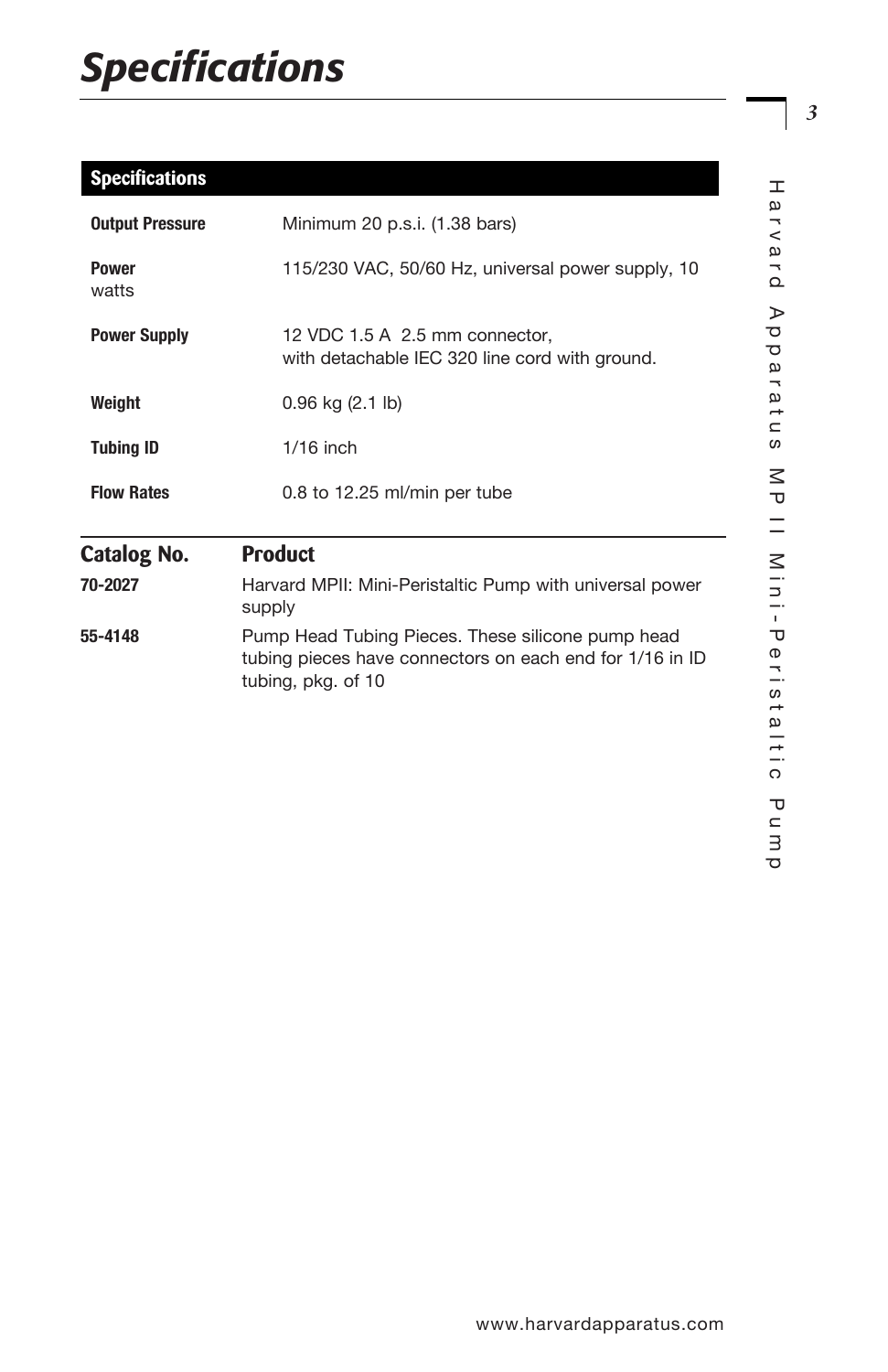#### **Description**

The Harvard MPII Mini-Peristaltic pump takes only one size of tubing, 1.6 mm ID x 3.2 mm OD (1/16 x 1/8 in). It can be used with either a single tube or two tubes simultaneously.

Two front panel controls provide flow rates from approximately 0.8 to 12.25 ml/min. The control knob provides variable adjustment from 0 to 100% of the selected flow rate range. The second control is a two position toggle switch marked x1, x2 which selects low or high flow rates, see table to right.

The easy-loading four-roller pump head is on top of the stout metal box. The back of the pump head effortlessly rotates into an 'open' position and either one or two tubes can be dropped into slots. The loaded section simply rotates back against spring loaded jaws and locks into place. The tubing is automatically in proper wiping contact with the pump head rollers. Each Pump is provided with a 12.5 mm (0.5 in) rod clamp on the back so that multiple pumps can be mounted vertically on a lattice rod.

#### **Location Requirements for the MP II Mini-Peristaltic Pump**

- A Sturdy, level, clean and dry surface
- Minimum of one inch (2 cm) clearance around the pump
- Adequate power supply
- Room temperature  $4^{\circ}$ C to  $40^{\circ}$ C ( $40^{\circ}$ F to  $104^{\circ}$ F)
- Relative humidity 20% to 80%
- A well ventilated room

#### **Power Requirements**

The MP II Mini Peristaltic Pump requires 12 VDC at 800 mA. The power receptacle has a 2.5 mm center pin, which is the positive polarity. One (1) universal power supply is provided for 120/230 VAC operation. Plug the output connector into the rear receptacle of the Mini Peristaltic pump. The universal power transformer automatically adjusts the supply voltage. The North American plug can be replaced with a similar power cord with an IEC 320 plug. Observe the color coding of the international line cord.

```
Brown – High
Blue – Neutral
Green – Ground (earth)
```
#### **Tubing**

The pump is designed for silicone rubber tubing 1/16 inch I.D. x 1/8 inch O.D. only. The pump is supplied with two short lengths of tubing with end connectors fitted. If other tubing materials are used, please verify pump flow rates. Excessively hard tubing may overload the pump motor and cause it to 'stall'.

*4*

 $\Omega$  $\mathsf E$  $\overline{\phantom{a}}$ Δ.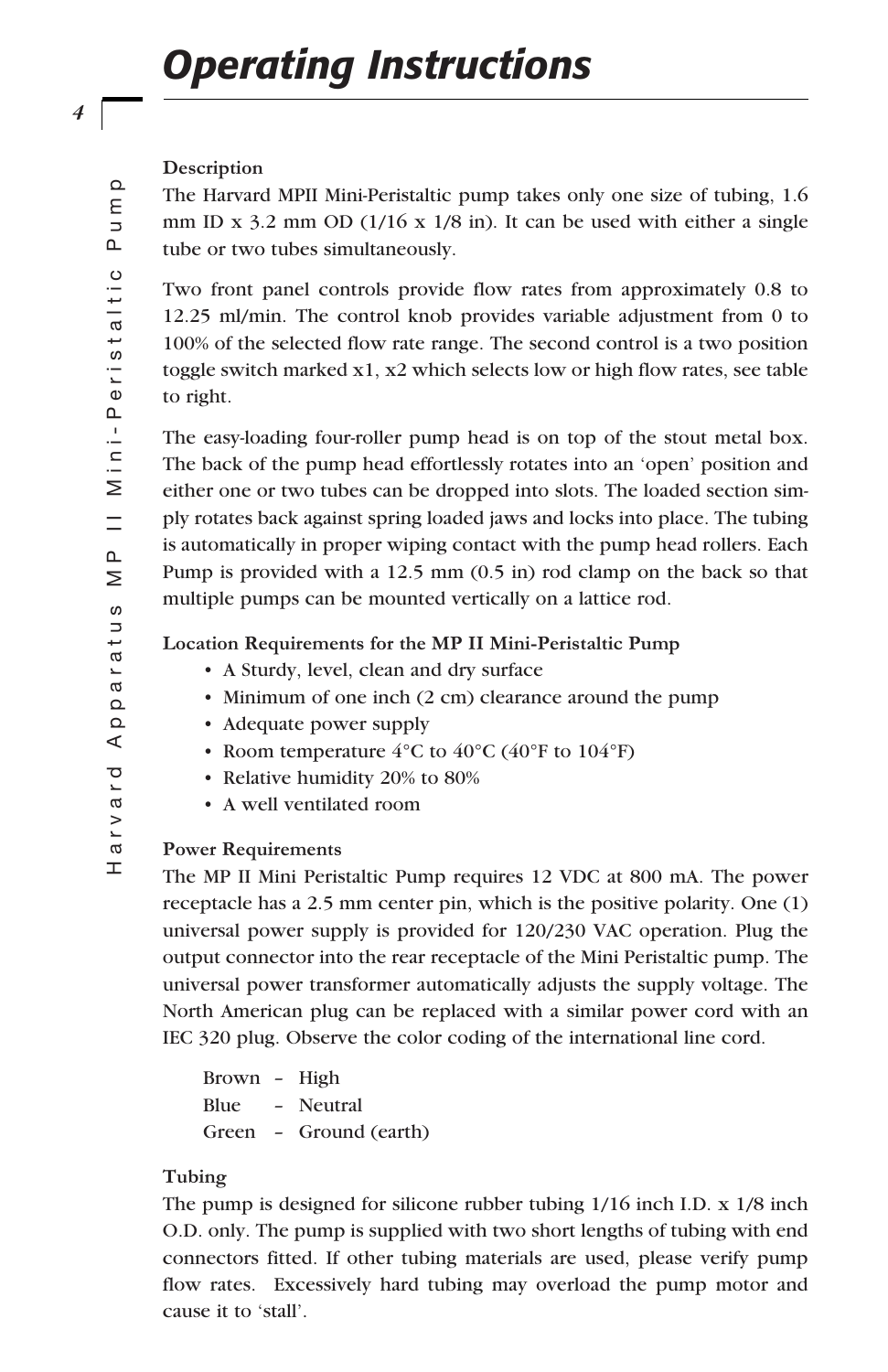# *Operating Instructions (Contd)*

#### **Loading the Pump**

A hinged black plastic compression clamp holds the tubing against the rollers. Release the clamp by pushing it and rotating it away from the rollers. Insert one or two tube segments and close the clamp tightly until it snaps into position. See page 6 for more detailed instructions and diagrams.

#### **Setting the Direction**

A toggle switch has been provided for clockwise or counter clockwise rotation.

#### **Adjusting the Flow Rate**

Use the speed range switch x1, x2, and the main speed knob to adjust flow rate.

#### **Flow Rate per tube, ml/min.**

(Below values are for a single tube. Using two tubes in parallel will double the flow rate. Values are approximate.)

| MPII Flow Rates in ml/min      |               |                                        |        |              |
|--------------------------------|---------------|----------------------------------------|--------|--------------|
| <b>With One Tube</b><br>Switch |               | <b>I</b> With Two Tubes                |        |              |
| <b>Setting</b>                 | Min.          | I Max.                                 | l Min. | I Max.       |
| x1                             | $\log$ ml/min | $\vert$ 7.00 ml/min $\vert$ 1.6 ml/min |        | 14.00 ml/min |
| x <sub>2</sub>                 | $1.5$ ml/min  | 12.25 ml/min 3.0 ml/min                |        | 24.50 ml/min |

Use a stop watch and measured container to precisely determine the actual flow rate.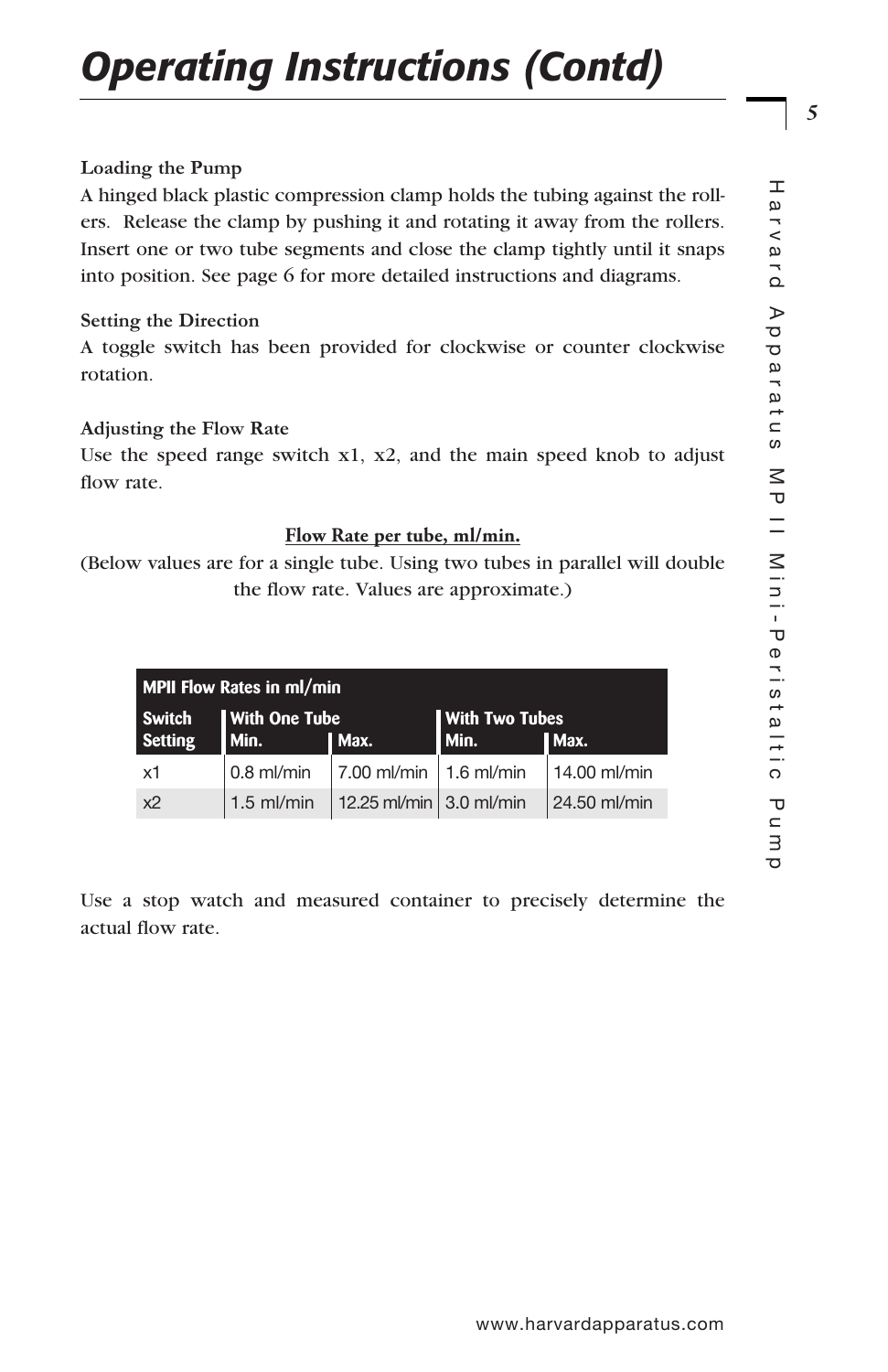# *Operating Instructions (Contd)*

#### **Maintenance**

No special maintenance is required other than keeping the pump clean and dry. The pump has a cooling fan. Air enters the pump at the bottom and exits through the top rear. It is important that the air flow not be obstructed. During normal operation, the pump may get warm from the precision stepper motor. This condition is normal.

#### **Output Pressure**

The pump will deliver minimum of 20 p.s.i. As with other peristaltic pumps, an increase in fluid back pressure will cause the flow to decrease slightly.

#### **Power Switch**

The power switch is located on the rear of the pump.



*6*

 $\Omega$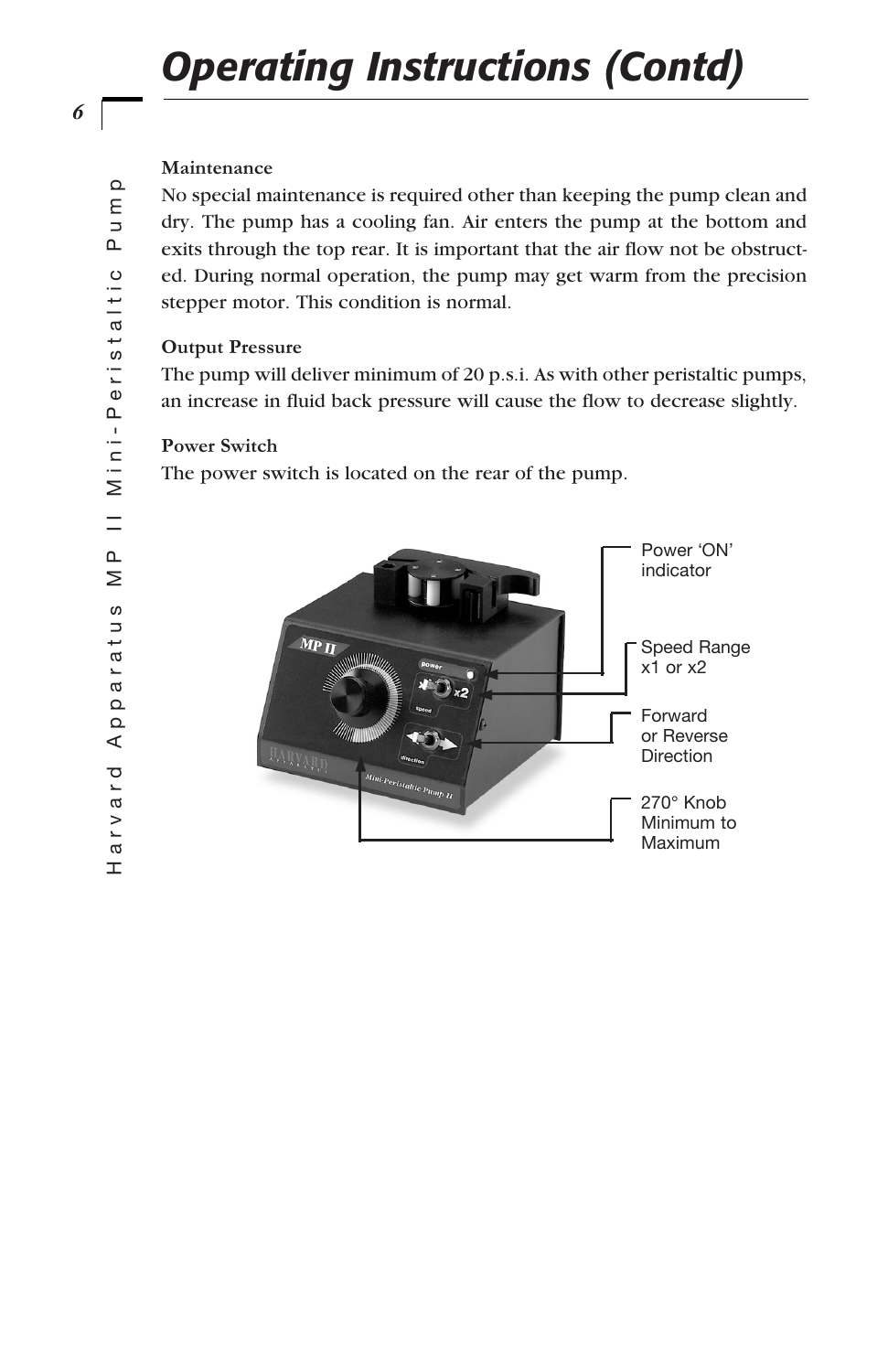#### **MPII without Tubing:**

The Mini Peristaltic pump is sold with one set of tubing segment. To load the tubing, follow these simple instructions.



# **Step 1: Open Mechanism**

With your thumb or finger, push the tubing block away from the holding pin. Make sure you have enough clearance from the pump head to insert the tubing without obstruction.

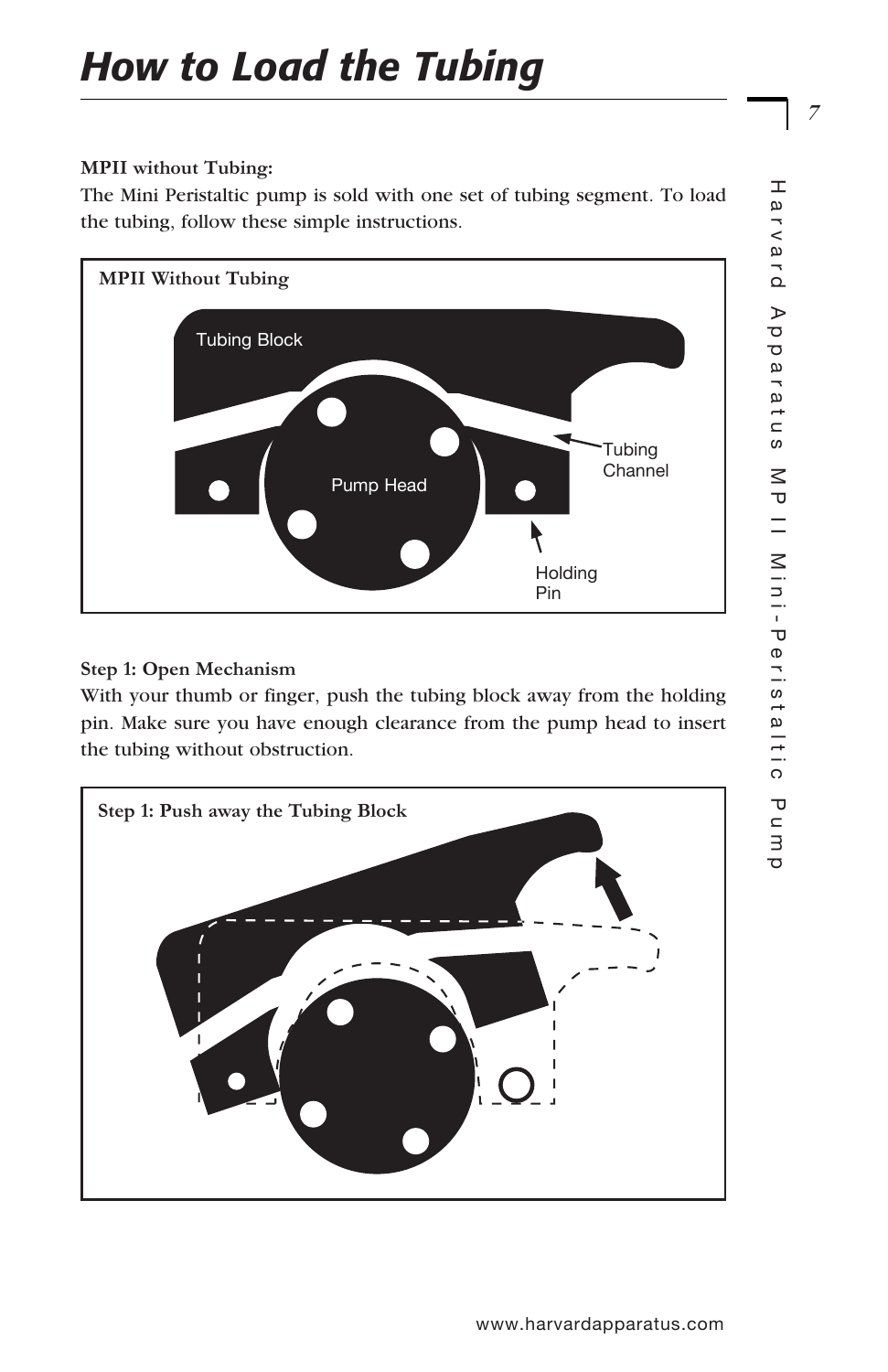**Step 2:** 

**Load the Tubing** Insert one or two tubing segments into the tubing channel. A maximum of two tubes can be used.



#### **Step 3: Secure Mechanism**

By using your thumb or finger, bring the tubing block to its original position. The tubing is now properly inserted and has the proper built in tolerance.



# *Other Information*

**Fuse -** There is no user fuse used in this unit.

**Rod Clamp -** A pole clamp has been provided for mounting onto a laboratory lattice rod.